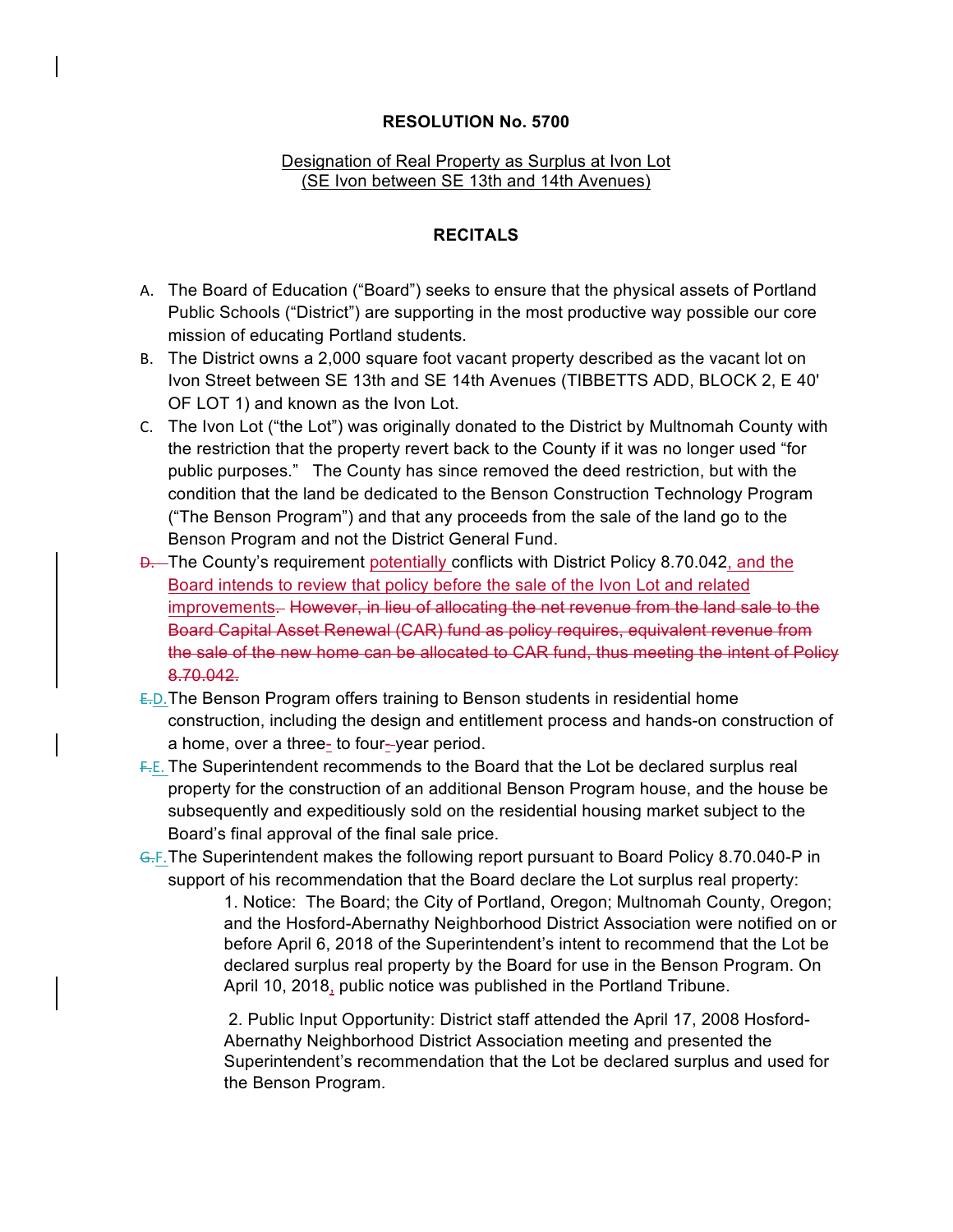3. Summary of Factors Considered:

a. Program/Enrollment Factors: The Lot is a 2,000 square foot undeveloped vacant parcel. It is not adjacent to a District school. Because of its small size and geographic location, it is not needed for District school use.

b. Financial Factors: The estimated current value of the Lot is \$200,000 to \$250,000. The surplus of the Lot for the Benson Program will save the District an equivalent or higher cash outlay for the purchase a lot for the Benson Program.

c. Public Input Analysis: District staff attended the April 17, 2018, Hosford-Abernathy Neighborhood District Association meeting and presented the Superintendent's proposal to recommend that the Lot be declared surplus and used in the Benson Program.

The Neighborhood Association was supportive of the development of the Lot and expressed no concerns.

4. Governmental Agency Option To Purchase: The City of Portland and Multnomah County were notified on April 6, 2018, of the District's intent to declare the Lot surplus and of their opportunity to declare an intent to purchase the Lot within 60 days from date of notice; neither government has responded that it has an interest in the purchase of the Lot.

H.G. The Finance, Audit, and Operations Committee has reviewed this recommendation and recommends Board approval.

## **RESOLUTION**

- 1. The Board finds the Ivon Lot (TIBBETTS ADD, BLOCK 2, E 40' OF LOT 1) is no longer needed by the District for school purposes and that the lot is declared a surplus real property qualified for disposal under Board Policy 8.70.040-P.
- 2. The Board authorizes the Superintendent or his designee to make the Ivon Lot available to the Benson Construction Technology Program and offer the completed home built on the Ivon Lot for sale on the Portland residential housing market through the services of a licensed real estate broker. The Board further authorizes the Deputy Clerk to enter into and execute such agreements in a form approved by General Counsel. The sale of the home shall be subject to the Board's approval of the final sale price.
- 3. The Board hereby amends Resolution 5493 to earmark proceeds from the sale, net of expenses already paid by the general fund for closing costs [\$28,000] and construction materials [\$25,000] of the real property located at 130 NE Skidmore Street to the Benson Construction Technology Program.